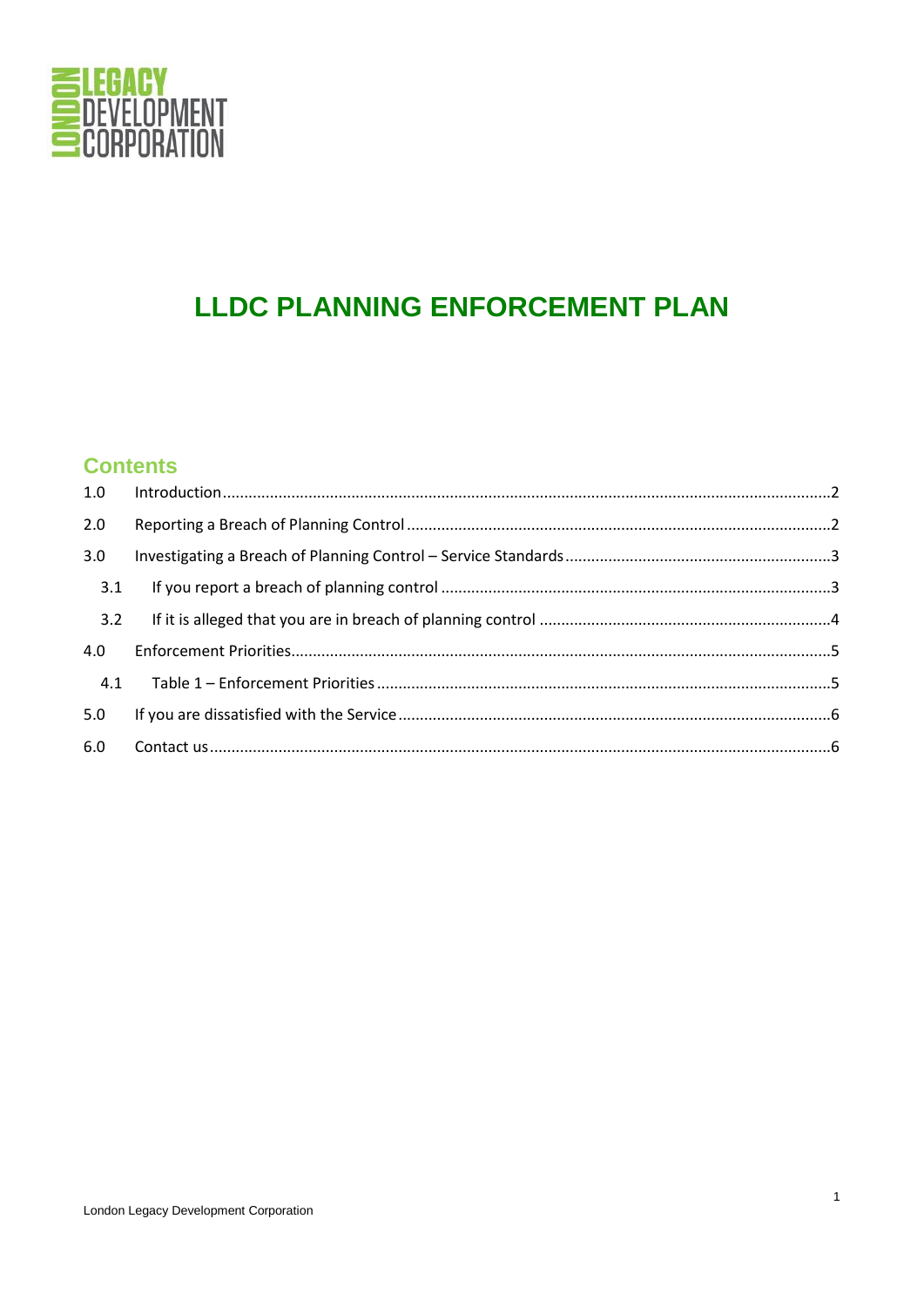#### <span id="page-1-0"></span>**1.0 Introduction**

The London Legacy Development Corporation (LLDC) is the Local Planning Authority (LPA) for the LLDC area (Map 1 attached shows the LLDC administrative area). This means that it is the determining authority for all planning applications that fall within its boundary as well as having planning enforcement powers. The LLDC's Planning Policy and Decisions Team (LLDC PPDT) carry out all planning enforcement functions within the LLDC area. This enforcement plan is published to accord with guidance within the 2012 National Planning Policy Framework (NPPF): this recommends that LPAs publish a local enforcement plan to manage enforcement proactively, in a way that is appropriate to their area.

The enforcement plan outlines the procedures and standards of service that can be expected from the LLDC PPDT with regard to enforcement against unauthorised development and breaches of planning control. Planning enforcement can be a complex process. The aim of this plan is to make sure that procedures are fair and reasonable, that interested parties are kept informed and aware of what is required and that the outcome of any action is commensurate with the nature of the breach of control. The NPPF emphasises that LPAs should ensure that effective enforcement against breaches of control takes place, while also emphasising that enforcement action is discretionary and any action taken should be proportionate to the nature of the breach of control concerned. LPAs should manage enforcement proactively. LLDC will ensure a proactive approach through, for example, monitoring the implementation of planning permissions and compliance with planning conditions including by site visits; working with host borough regulatory services and coordinating action with those host borough services; and working with local groups to ensure community engagement.

## <span id="page-1-1"></span>**2.0 Reporting a Breach of Planning Control**

All planning enforcement enquiries from members of the public within the LLDC area should be directed to the PPDT (see contact details at the end of this document) for investigation.

When reporting a potential breach as much information as possible should be provided, in particular the address or location of the site in question, the nature of the building works or use, and when activity started. An important part of the PPDT's investigations will be to establish how long the alleged breach of planning control has been in existence because the law provides that after certain periods of time breaches of planning control become lawful and enforcement action can no longer be taken.

The majority of breaches may be brought to the PPDT's attention by members of the public, however members of the public cannot initiate planning enforcement action: it is the responsibility of the PPDT to determine whether action is necessary in the public interest and the nature and extent of any such action.

Formal enforcement action is discretionary. Legislation requires that in all cases where it is legally possible to take enforcement action the PPDT must consider whether it is **expedient** to do so, taking account of all relevant planning circumstances including the development plan policies and all other material considerations.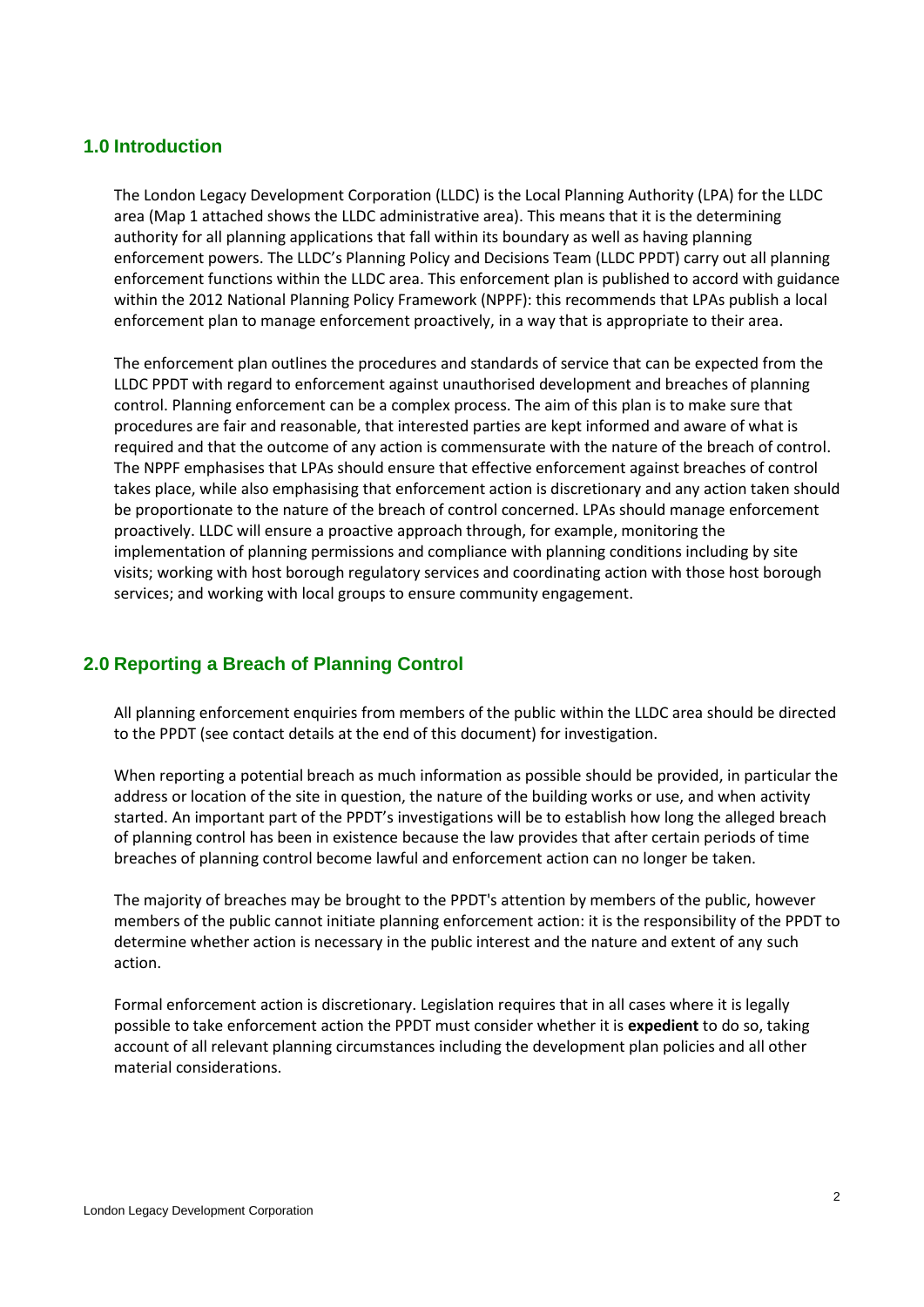## <span id="page-2-1"></span><span id="page-2-0"></span>**3.0 Investigating a Breach of Planning Control – Service Standards**

#### **3.1 If you report a breach of planning control**

The PPDT will make keep your name and address confidential. Anonymous enquiries or complaints will be afforded a lower priority dependent on the information provided and the nature and impact of the breach.

The PPDT will acknowledge receipt of your complaint and provide you with the contact details of the relevant case officer.

The PPDT will aim to investigate a complaint in accordance with its enforcement priorities set out in Table 1. This Table also sets out the time periods within which you will receive a response from the PPDT. In some complex cases, further time may be necessary to investigate the alleged breach. In such cases you will be kept up to date about the investigation.

Following its initial investigation of any enforcement complaint, the PPDT will decide what course of action to take. There are a number of courses of action available, as follows:

- *Negotiation*  In many cases a breach of planning control can be resolved more efficiently and effectively by negotiation than by more formal action. Such an approach will be taken when this appears to be the most reasonable and effective method of dealing with a breach.
- *Regularisation*  In some cases a breach may be broadly acceptable in planning terms and it may be expedient to seek the submission of a retrospective planning application to regularise unauthorised development. Where such a planning application results from an initial enforcement complaint, the PPDT will give the complainant the opportunity to comment on the planning application. In this scenario the LPA has the option of imposing conditions on any retrospective permission to prevent adverse impacts on a site's surroundings.
- *Formal Action*  Where it is considered expedient, for example in cases where unacceptable harm has resulted which cannot be adequately mitigated, formal action under the relevant powers in the Town and Country Planning Act will be taken. This will involve service of a formal enforcement notice on the operator, owner and any other party with a legal interest in the land or building in question. This notice will specify what action is required to remedy the breach and will give a period for compliance (if the breach relates to failure to comply with a condition attached to a planning permission the LPA has the option of issuing a breach of condition notice).

A recipient of an enforcement notice can make an appeal against it to the Secretary of State (there is no right of appeal against a breach of condition notice). An appeal suspends a notice from taking effect. If the appeal is allowed no further action can be taken by the LPA. If the appeal is dismissed the enforcement notice will take effect and if compliance with its requirements does not then occur within the set compliance period, a criminal offence arises (the carrying out of unauthorised works do not initially constitute a criminal offence except in the case of unauthorised works to listed buildings and the display of unauthorised advertisements). It is at this stage that the PPDT would be able to pursue prosecution through the magistrates' courts.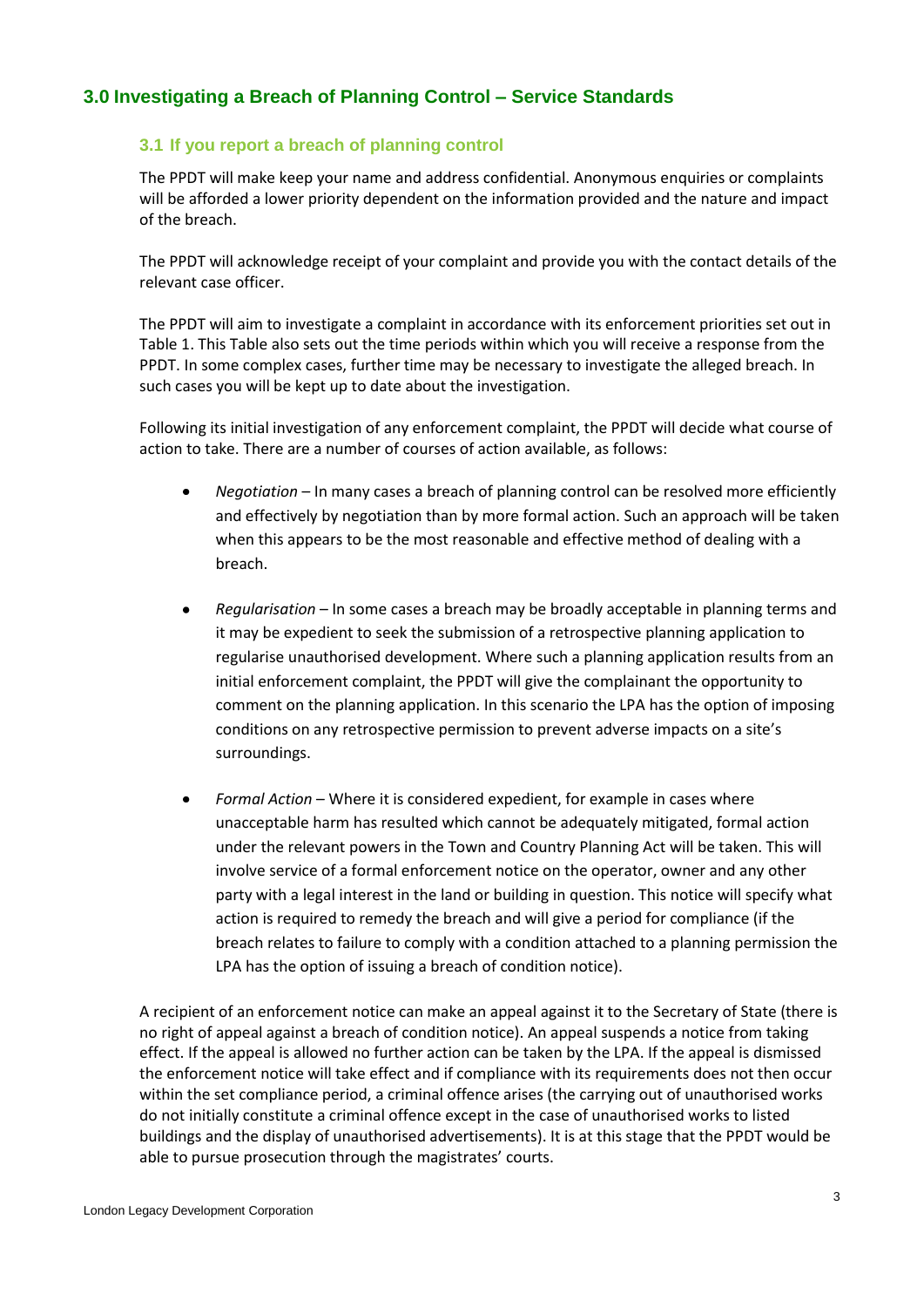In exceptional circumstances, where unauthorised works or unauthorised use has a very serious adverse impact upon a locality, the LPA can serve a stop notice or seek an injunction from the courts to force the unauthorised works or use to cease immediately. A temporary stop notice can be issued to stop an unauthorised development or use for a period of 28 days during which time the LPA can consider the appropriate further course of action.

The PPDT also have various other powers of enforcement under the Planning Acts: to act against unauthorised advertisements, unauthorised works to trees subject to a Tree Preservation Order or within a conservation area, unauthorised other works within a conservation area, unauthorised works to a listed building. Unauthorised works to listed buildings and unauthorised advertisements constitute criminal offences unlike other initial breaches.

The PPDT also has the power to carry out works required by an enforcement notice in default if it considers it expedient to do so, and to subsequently recover the costs of doing so.

The LLDC Board has delegated powers to allow the Director of Planning Policy and Decisions to process and make decisions on any enforcement matter within the LLDC area. This is to ensure that any relevant action can be undertaken as quickly as possible. Generally however authorisation will be sought from the LLDC Planning Committee to undertake formal enforcement action.

Where following investigation it is proposed to take no further action, on the basis that no breach has occurred, where there is insufficient evidence of a breach, or where it is not expedient to pursue any further action, the PPDT will write to confirm this within the time periods set out in Table 1.

Not all complaints received by the PPDT may relate to powers under the Planning Acts (for example it may be more appropriate for complaints about noise to be dealt with by the environmental health department of the local Borough Council). In such cases, the PPDT will respond to the complainant in accordance with the time periods set out in Table 1 noting that the matter cannot be dealt with under the Planning Acts and as such, that it cannot be dealt with by the PPDT and that the relevant authority is the relevant London Borough (or TfL). A copy of the letter sent to the complainant will be forwarded to the relevant contact at the Borough / TfL.

#### <span id="page-3-0"></span>**3.2 If it is alleged that you are in breach of planning control**

An officer will visit the site to assess if a breach has occurred and if so the nature and impact of that breach. Officers will not enter the premises unless it is necessary, and they will provide proof of their identity.

A full investigation of the alleged breach of control will be carried out before a decision is made regarding the appropriate course of action.

Where there is a breach of planning control the PPDT will aim to deal with everyone in an open and fair manner. In many cases the PPDT will seek in the first instance to resolve the breach by means of negotiation if this appears to be the most effective and expedient course of action. The PPDT will often initially write to you telling you what action is required to remedy the breach, the timescale within which the action has to be taken, and the consequences of not taking that action. The PPDT also has the option of a more formal procedure if necessary to obtain more information about the nature of the breach prior to any action (service of a planning contravention notice).

Any decision to take formal action will be made in accordance with relevant national guidance, development plan policy, best practice, and this Enforcement Plan.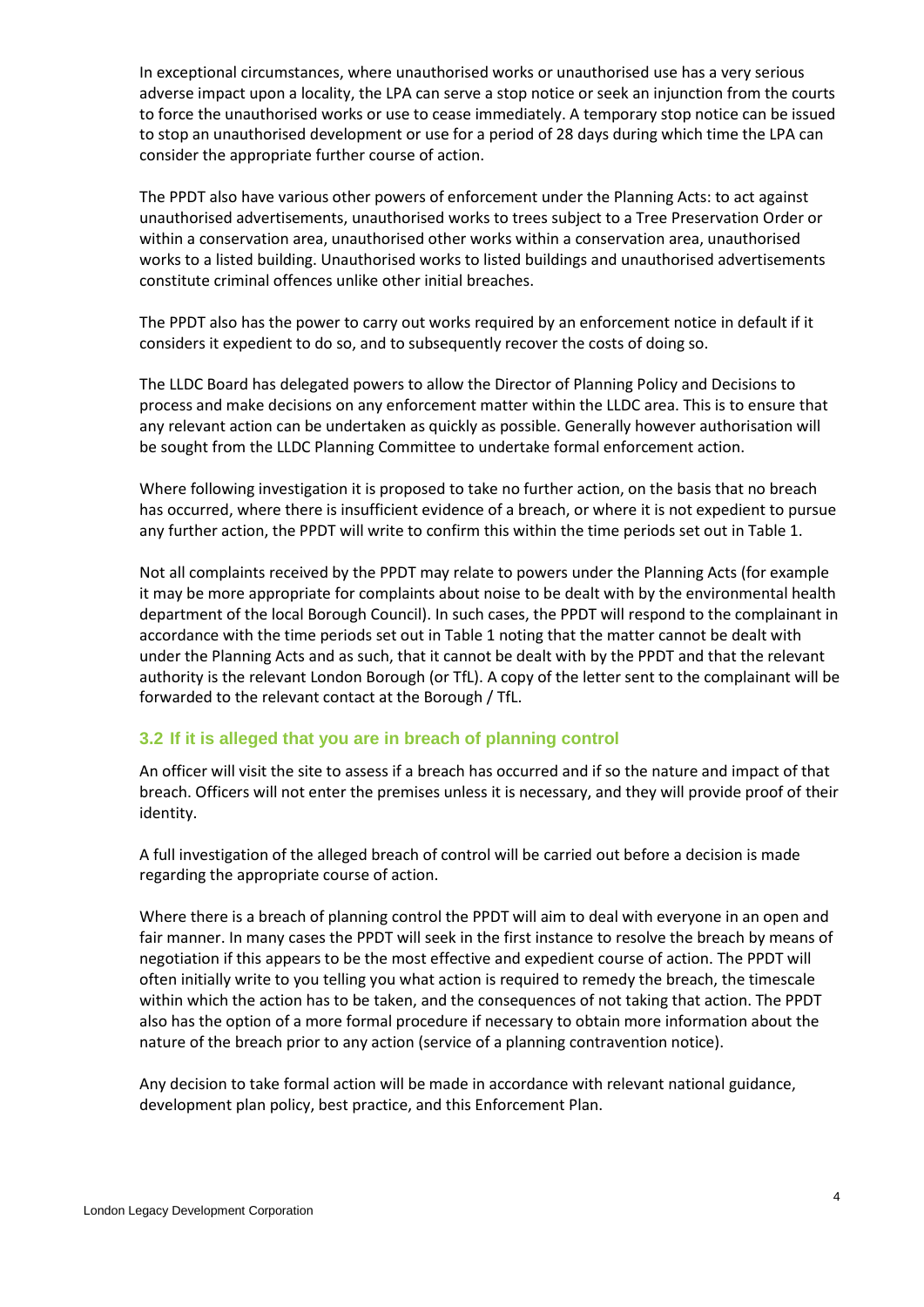## <span id="page-4-0"></span>**4.0 Enforcement Priorities**

In all cases the time periods given below will commence from the time of receipt of a level of detail and information from the complainant which the PPDT considers is sufficient to allow an effective investigation.

<span id="page-4-1"></span>

| Prior          | Alleged Breach                                                                                                                                                                                                                                                                                                                                                                                                                                                                                                                                                                                                               | Initial site visit                                                | Initial Report to                                                  | Initial response to                                        |
|----------------|------------------------------------------------------------------------------------------------------------------------------------------------------------------------------------------------------------------------------------------------------------------------------------------------------------------------------------------------------------------------------------------------------------------------------------------------------------------------------------------------------------------------------------------------------------------------------------------------------------------------------|-------------------------------------------------------------------|--------------------------------------------------------------------|------------------------------------------------------------|
| ity            |                                                                                                                                                                                                                                                                                                                                                                                                                                                                                                                                                                                                                              | within:                                                           | LLDC PPDT by:                                                      | complainant by:                                            |
| $\overline{1}$ | 1. Development directly affecting<br>the ability to deliver the<br>regeneration aims and functions of<br>the LLDC;<br>2. Complaint from LLDC Board<br>member or LLDC Planning<br>Committee Member;<br>3. Complaint from MP, MEP, Mayor<br>of London or GLA Member;<br>4. Complaint from Local Borough<br>Councillor;<br>5. Development that adversely and<br>materially affects the amenity of<br>residential occupiers.<br>6. Unauthorised works to listed<br>buildings or within conservation<br>areas.<br>7. Unauthorised works to trees<br>subject to Tree Preservation Orders<br>and trees within conservation<br>areas | 3 working days<br>from the date of<br>receipt of<br>complaint     | 7 working days<br>from date of<br>receipt of<br>complaint          | 10 working days<br>from date of<br>receipt of<br>complaint |
| $\overline{2}$ | 1. New build without planning<br>permission.                                                                                                                                                                                                                                                                                                                                                                                                                                                                                                                                                                                 | 7 working days<br>from the date of<br>receipt of the<br>complaint | 14 working days<br>from the date of<br>receipt of the<br>complaint | 21 days from the<br>date of receipt of<br>the complaint    |
| 3              | 1.Adverts;<br>2. Development not in accordance<br>with approved drawings;<br>3. Breach of conditions not covered<br>in 1 above;<br>4. Telecoms development.                                                                                                                                                                                                                                                                                                                                                                                                                                                                  | 10 working days<br>from the date of<br>receipt of<br>complaint    | 14 working days<br>from the date of<br>receipt of the<br>complaint | 28 days from the<br>date of receipt of<br>the complaint    |
| 4              | All other breaches                                                                                                                                                                                                                                                                                                                                                                                                                                                                                                                                                                                                           | 14 days from the<br>date of receipt of                            | 28 days from the<br>date of receipt of                             | Six weeks from the<br>date of receipt of                   |

## **4.1 Table 1 – Enforcement Priorities**

The LLDC PPDT is committed to providing a first rate enforcement service within the resources available for all users of the service.

complaint

complaint

complaint.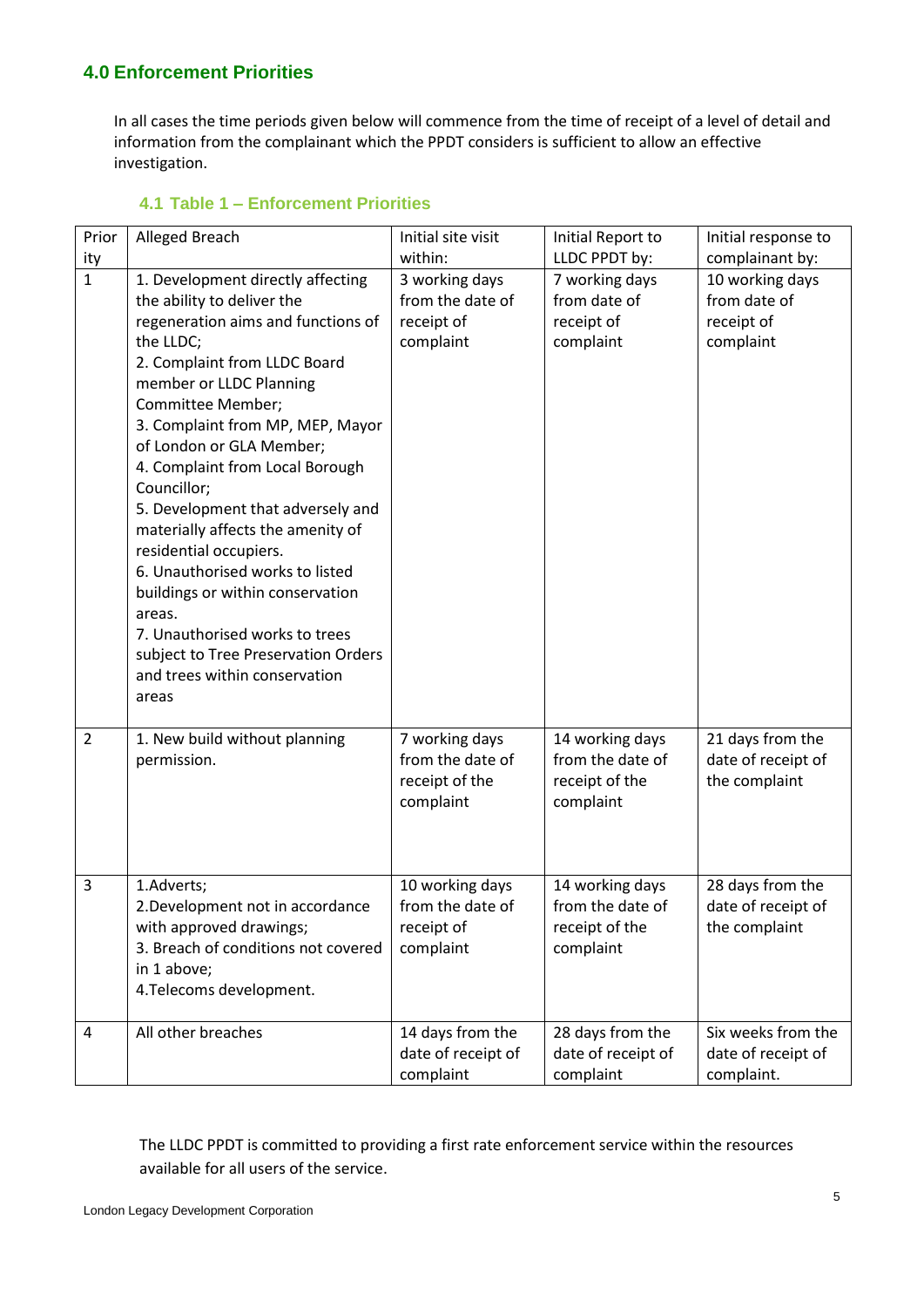## <span id="page-5-0"></span>**5.0 If you are dissatisfied with the Service**

We will make every effort to ensure that you receive a good quality service. If you do have a complaint about our service you should contact us at the address below. We will deal with your complaint immediately and write to you within two weeks with an explanation or with a progress report if it has not been possible to deal with your complaint within that period.

#### <span id="page-5-1"></span>**6.0 Contact us**

Planning Policy and Decisions Team **London Legacy Development Corporation** Level 10 1 Stratford Place, Montfichet Road London E20 1EJ Planning Reception 020 3288 8820 Email: [planningenquiries@londonlegacy.co.uk](mailto:planningenquiries@londonlegacy.co.uk)